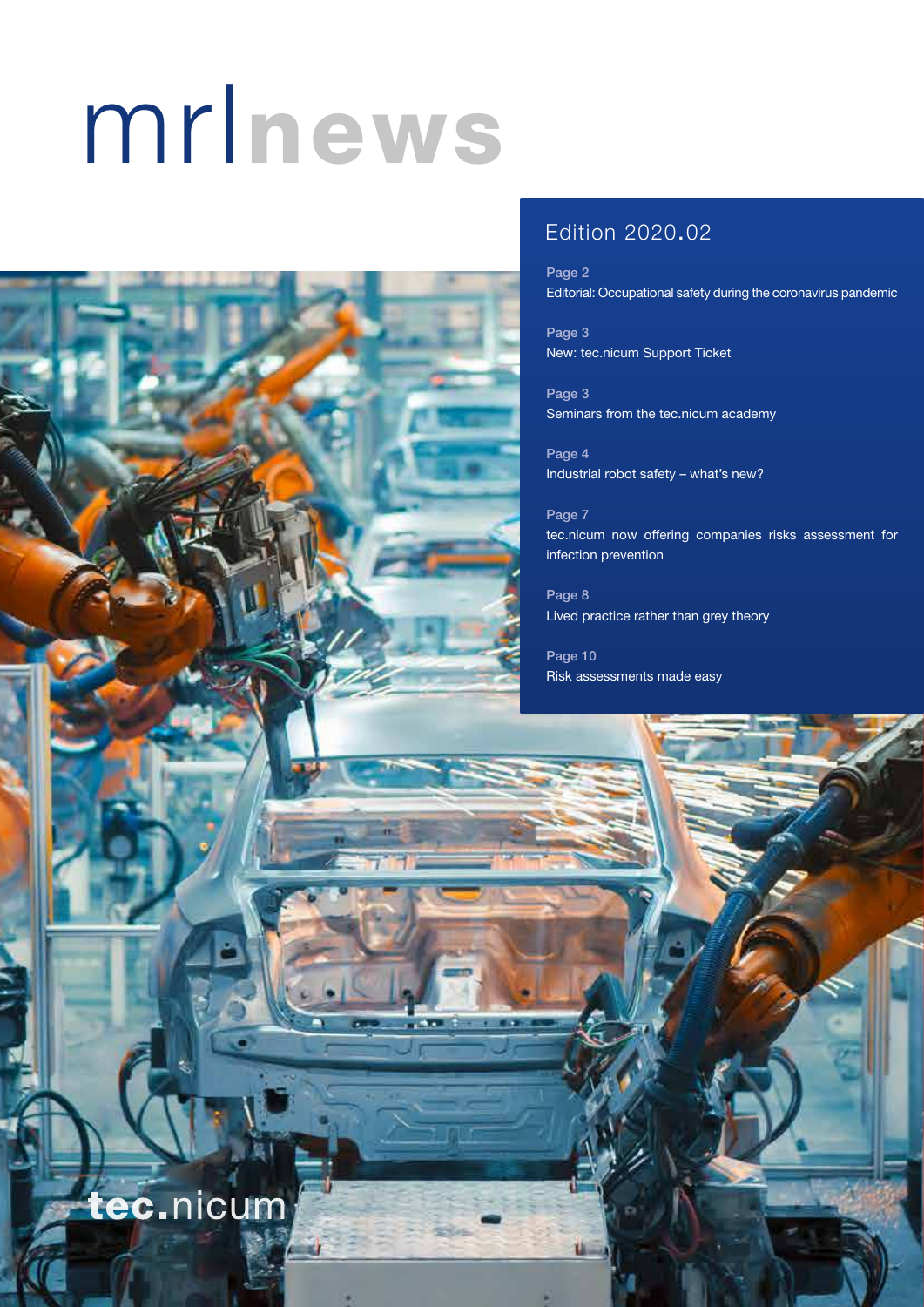## **Editorial**

# **Occupational safety during the coronavirus pandemic**

The global coronavirus pandemic has shed new light on many aspects of everyday life. Covid-19 has also highlighted a previously neglected aspect of occupational health and safety – protecting employees from the risks of infection.

The coronavirus pandemic is far from over. In addition, recent years have shown that new pathogens can emerge at any time, all of them capable of triggering unforeseen pandemics. SARS, swine flu, MERS-CoV are just some examples. Consequently, prevention and effective protection in the workplace will be useful tools in the future, just as they are now.

tec.nicum has responded to this challenge and amended its range of services. In this issue, you will discover the additional services that we are offering our customers, including our new support ticket and the 'Risk assessment for infection prevention.'

Following the strict lockdown in the spring, we are now able to offer seminars again, taking into account the current coronavirus hygiene and social distancing measures. The new demonstration model developed by Schmersal to support training courses on the topic of practical design and implementation of safety equipment is showcased on page 8.

In spite of coronavirus, traditional health and safety topics remain firmly on the agenda – top priority is the risk assessment, something that needs to be taken into account in the early planning stage of new machinery and when converting existing machinery. A white paper from tec.nicum outlines the methods that should be followed to ensure that risk assessments are carried out easily and efficiently. Here, we share some extracts from the white paper. The full text can be found on the tec.nicum website.

You can find information on industrial robot safety in the article that guest author Dr Matthias Umbreit has contributed to this issue of MRL News. He is a specialist in robotics in the wood and metal department of the DGUV (German Social Accident Insurance)

We hope that this issue of MRL News is full of information that is useful to you! Please send us your feedback!

Best regards The editorial team

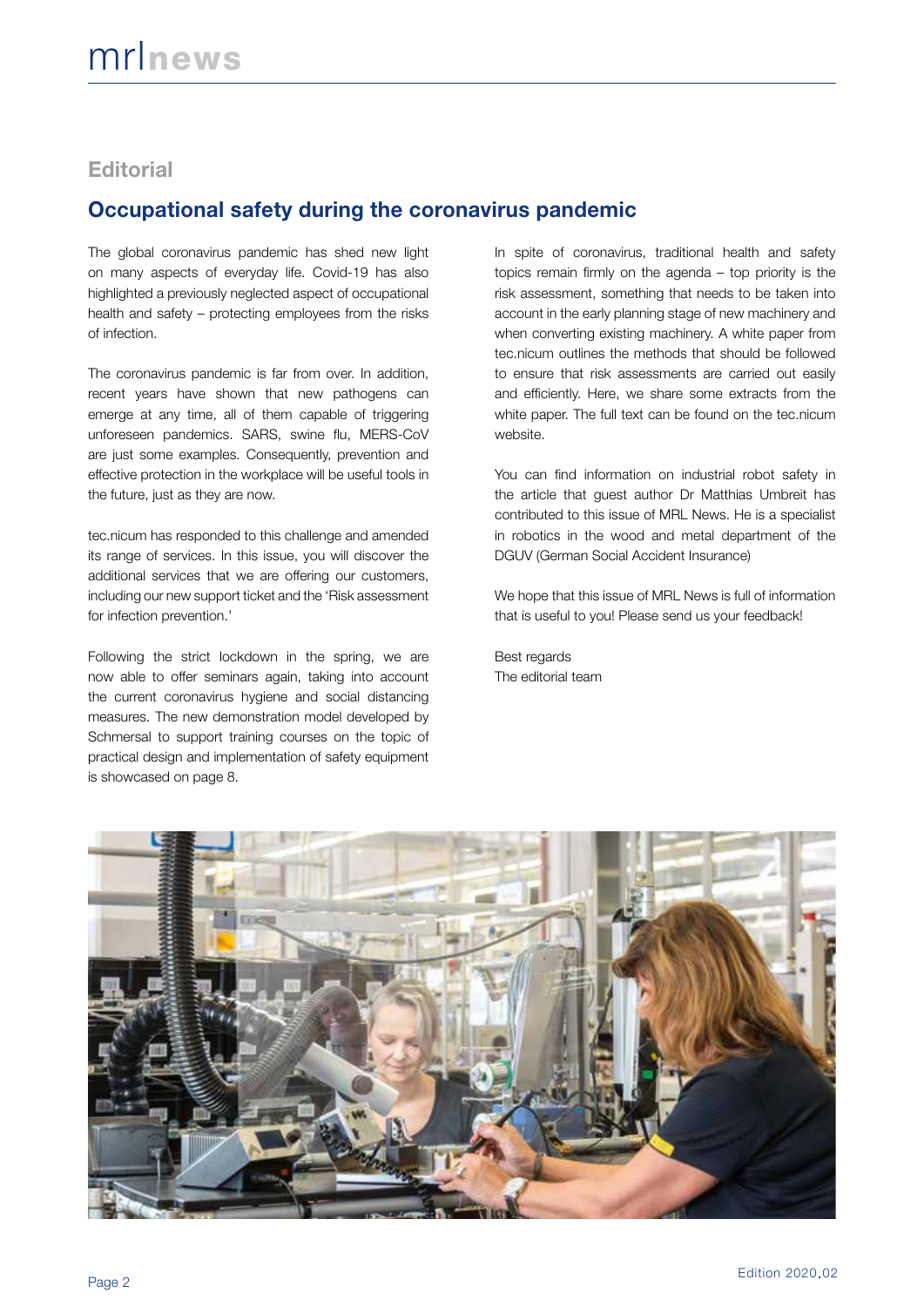# **tec.nicum Support Ticket**

Due to the coronavirus pandemic, customer visits are currently limited. Nevertheless, tec.nicum would like to continue to advise its customers on issues of machine and plant safety. tec.nicum, the service division of Schmersal, is currently responding to queries promptly via the Support Ticket tec.nicum (STT) service: the tec.nicum Support Ticket allows customers to send their queries at any time either in writing or by telephone. tec.nicum will then promptly designate a period for processing the query, or where applicable, will respond directly. Response times are typically no more than one business day.

An STT module comprises 10 x 1 hour of support time and responses to queries by telephone or e-mail. Depending on the assignment, e.g. support for SISTEMA applications, responses to queries may be delivered via TeamViewer sessions or Skype meetings.

Alternatively, hourly assignment without calling from a Support Ticket tec.nicum is also possible. In that case, processing times will be agreed on a case-by-case basis.

tec.nicum would be happy to put together a customised offer on request, and can be contacted at: info-de@tecnicum.com



# **Seminars from the tec.nicum academy**

Due to the coronavirus pandemic, we decided to cancel all seminar events in the spring, including dates in tec.nicum on tour, as a precaution for all participants. Our seminars have since resumed, including tec.nicum on tour, which will be holding an event in Wettenberg in November. Topics of the Lunch & Learn seminars: The safety of machinery and product liability, a brief presentation of product innovations from the Schmersal Group and human/robot collaboration.

A compact seminar on explosion protection is also scheduled for November as part of our regular seminar programme.

Coronavirus hygiene and social distancing measures will be in place for all seminars. In addition, we also ask participants to bring their own mouth and nose covering.

Ongoing coronavirus developments mean that shortterm changes are always a possibility, so we ask that you check our website for the latest dates: https://www.tecnicum.com/academy/seminarkalender/

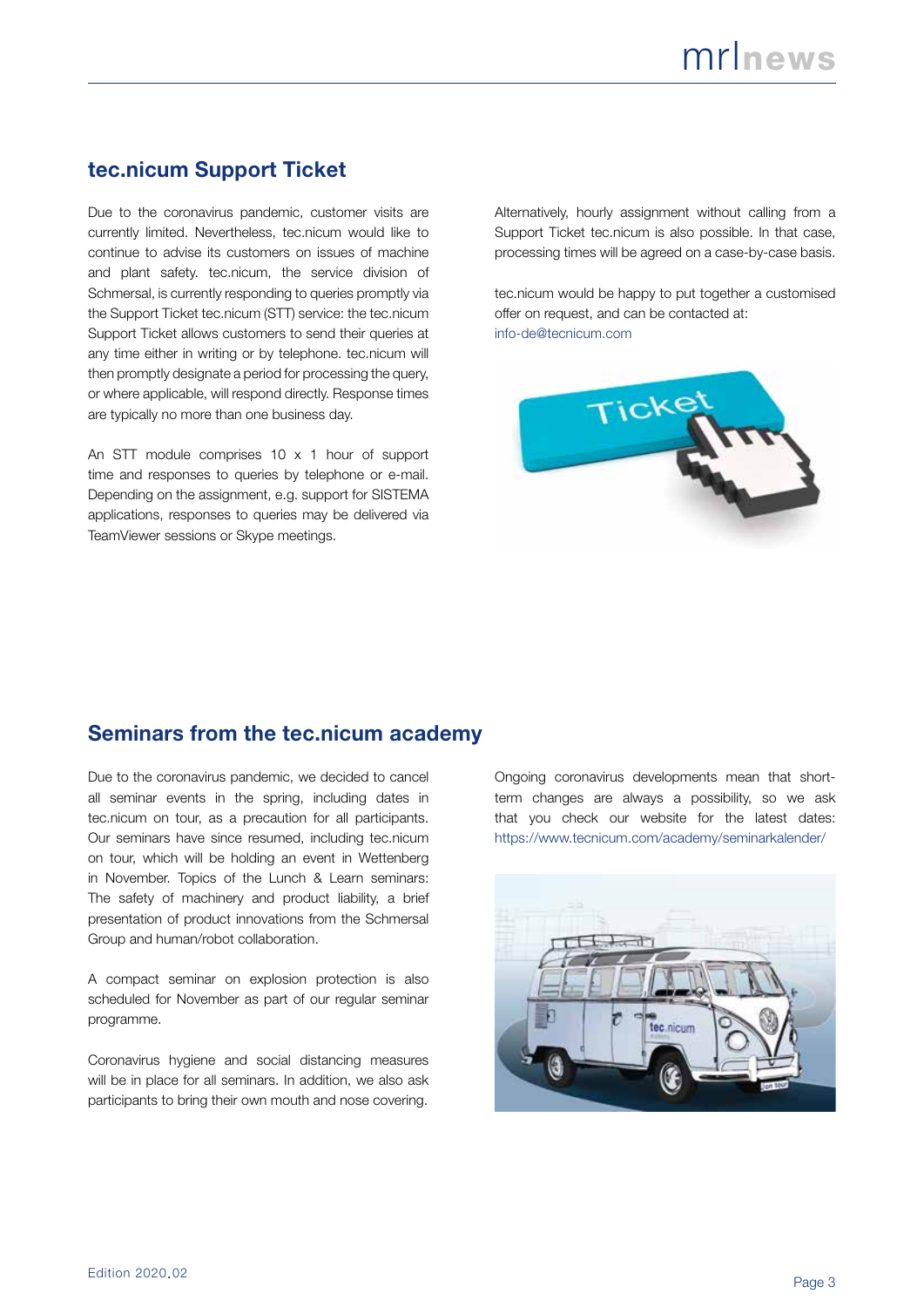# **Industrial robot safety – what's new?**

It has been clear for some time now – industrial robots are in demand, and their sales and installation figures are constantly on the rise. According to the International Federation of Robotics, the number of units and systems installed worldwide in 2018 rose by six per cent to 422,271. In Germany, that number rose by 26 per cent to 26,723.

Industrial robots appear to be the ultimate 'rationalisation tool,' and as such, they are viewed critically by the public. But, they also perform jobs that are burdensome or dangerous to people – disinfection robots were even deployed in hospitals during the coronavirus pandemic[1]. Notwithstanding the increasing numbers of industrial robot systems in place, the accident figures published by the German Social Accident Insurance (DGUV) remain low: in 2018, there were 169 notifiable accidents involving industrial robots in Germany, while there were 35,732 occupational accidents with stationary machinery. The low accident figures are the result of years of standardisation work and the high level of safety associated with it. It is essential that this is maintained and expanded upon.

#### **Safety requirements**

The most important standards that apply to industrial robots are EN ISO 10218-1 for 'pure' industrial robots and EN ISO 10218-2 for robot integrations or robot plants. These standards are listed in the EU Official Journal under the EC Machinery Directive 2006/42/EC and satisfy the presumption of conformity: For machinery and plants constructed in accordance with these standards, it is assumed that the EC directives have been observed.

Both standards are currently being revised. An official draft is available for EN ISO 10218-1. Possible changes:

- Requirements on safety-related control systems: The current EN ISO 10218-1:2012 formulates the requirements on safety-related control systems in a relatively general way: they must be consistent with Category 3 and Performance Level (PL) 'd' in accordance with EN ISO 13849-1, irrespective of the type of robot or safety function. Individual assignment of the PL and Category to the safety function, as is standard practice in other product standards, is currently being planned. Safety functions include the emergency-stop, enabling switch and position monitoring.
- Classification of robots into classes: Additional designs have been added to familiar robot models in recent years, such as the six-axis industrial robots and gantry robots. We have seen the creation of models of robot suitable for collaborative operation (e.g. lightweight robots), whose risk potential is significantly lower than that of known industrial robot models on account of their design. These differences in risk are not taken into consideration in EN ISO 10218-1:2012. Classification into classes based on readily available risk parameters such as weight or maximum force is now intended to rectify this situation. One of the objectives is to assign a low PL to robots in a lower class, and a high PL to robots in a higher class.

But caution must be exercised, as much can still change. A second draft standard should be anticipated.

In addition to the aforementioned European standards, EC directives are also applicable within the EU. Principal among these is the EC Machinery Directive, transposed into law in Germany by the 9th regulation of the Product Safety Act. As part of an EC conformity assessment, the following documentation must be made available by the manufacturer (integrator) for industrial robots systems being brought to market for the first time:

- EC Declaration of Conformity with CE marking on the machine
- Operating manual
- Risk assessment (delivery by agreement)
- Technical documentation (delivery by agreement)

The manufacturer does not have to supply the risk assessment with the system, but must retain it for inspection by the authorities. If the future operator wishes the risk assessment to be provided, he must specify this in the specifications. The same also applies to the technical documentation.

Pure industrial robots without tools or devices are considered to be 'incomplete machinery.' These do not need an EC Declaration of Conformity, but do require a Declaration of Incorporation. An EC Declaration of Conformity and CE marking are required only with the finished system (integration).

An overview of the safety requirements can be found in DGUV Information 209-074'Industrial robots', available from BGHM or DGUV or online[2].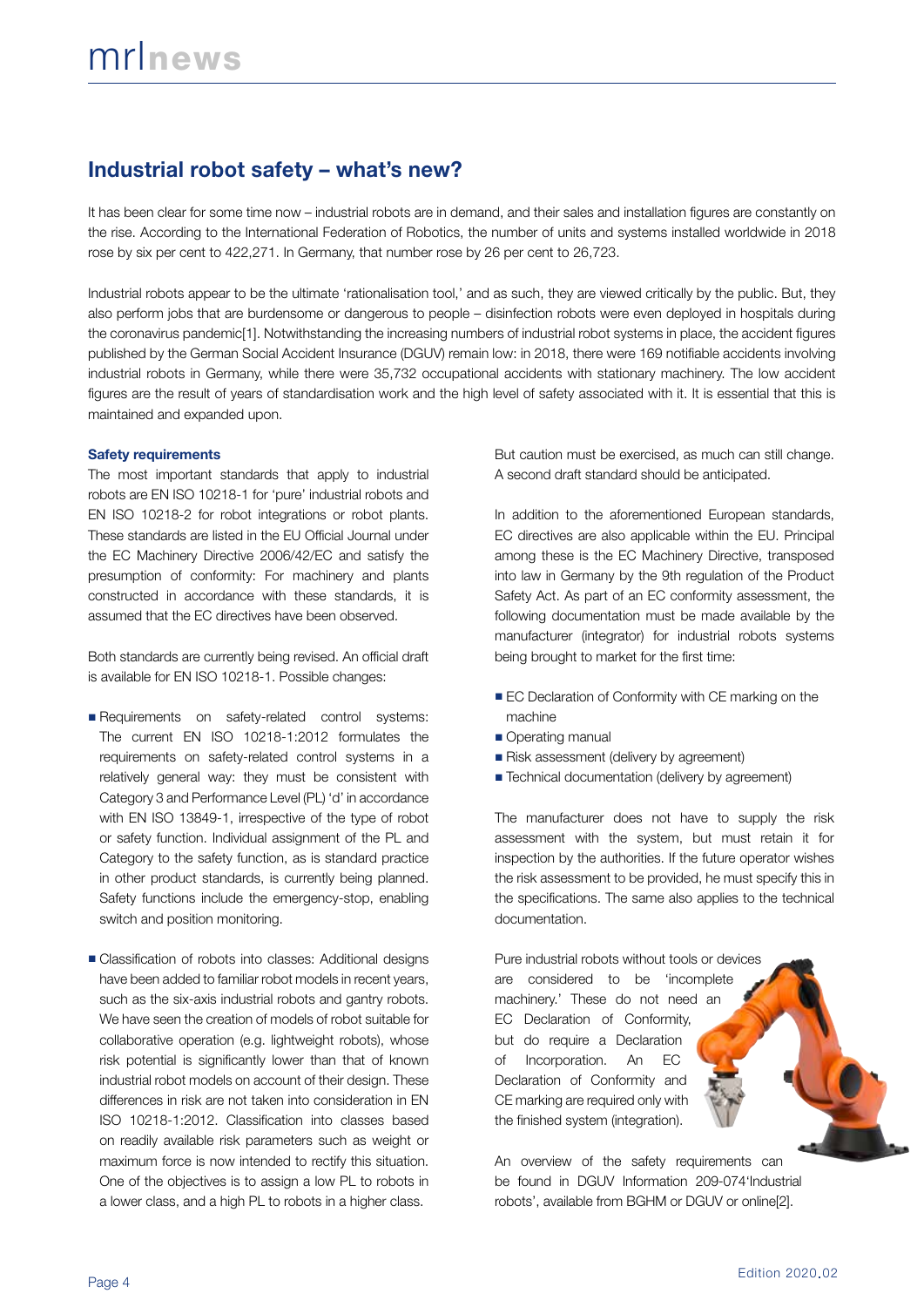#### **Risk of accident**

More than three quarters of all serious occupational accidents on industrial robot systems occur during troubleshooting activities. If production is disrupted, perhaps due to jammed parts or soiled sensors, employees sometimes attempt to enter the danger zone when the machine has not been properly shut down in order to rectify the fault.

In some cases, poorly designed safety equipment grants access to the danger zone; in some cases, it is deliberately bypassed. In many cases, robots are only in a software stop while such risky actions are being carried out. The high range and speed of sudden robot movements are usually underestimated, sometimes with serious accidents as a result. Instructions must refer to this specific hazard. Causes of manipulation, such as inadequacies in the operating and system concept, must be openly addressed and eliminated during operation.

Experts from DGUV and BGHM can provide support.

#### **Collaborative robot systems**

Collaborative robot systems, also known as cobots, work in 'fence-less' operation with people. In the industrial sector, ISO/TS 15066 also applies to cobots, in addition to the aforementioned standards.

The forces and pressures of the robot, including tool, must be limited in the event of contact with persons, in order to ensure that injuries do not occur. Trade associations and research institutes have carried out comprehensive investigations to determine biomechanical limit values which have been incorporated into the writings of DGUV, BGHM and into international standardisation. DGUV Information FBHM 080 summaries the key requirements for cobots[3]. Experts from BGHM are currently developing a web-based planning aid.

*continued on p. 6*

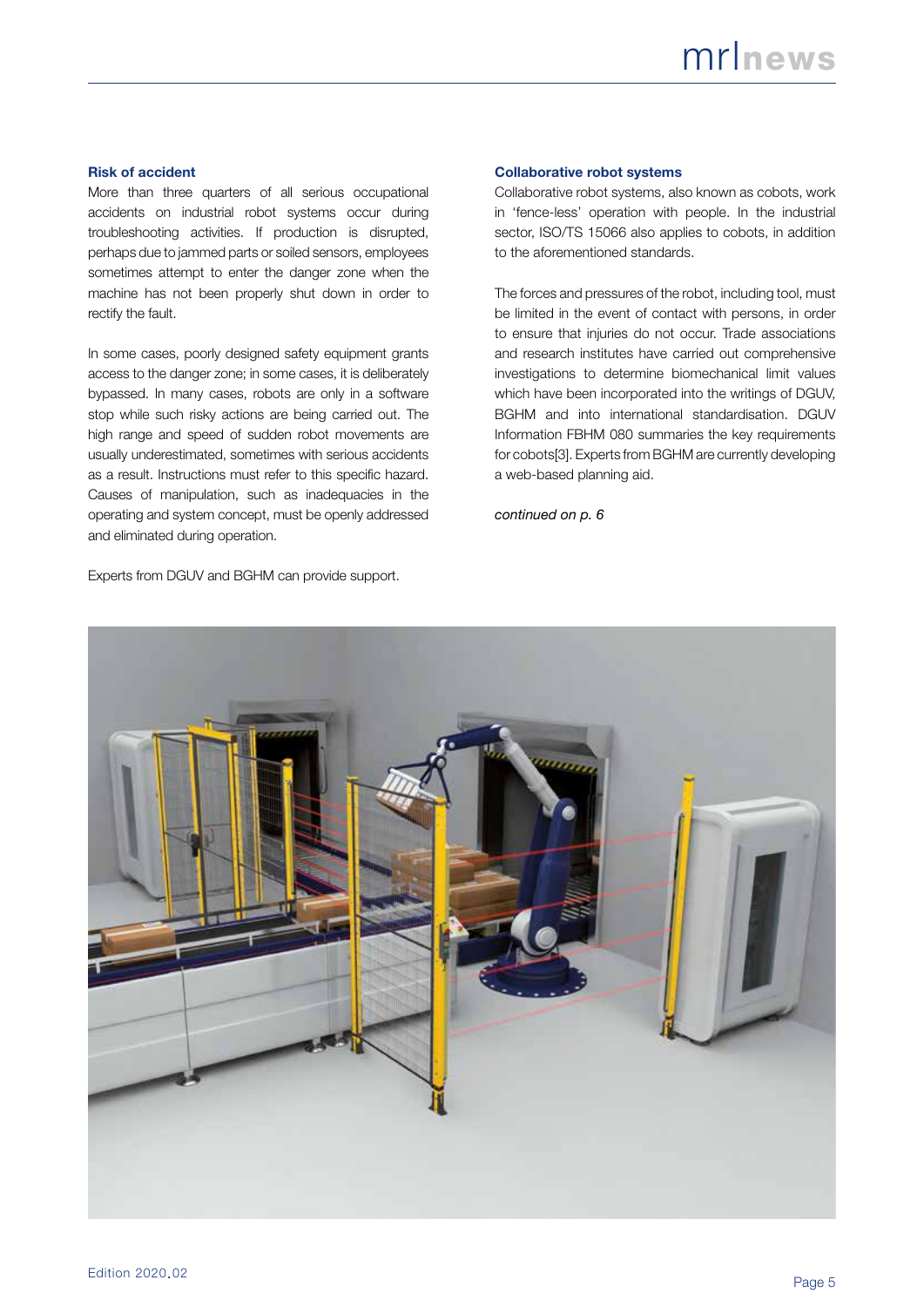#### **Further standards for robotics**

In addition to ISO 10218-1, which has been in place since the 1980s, the following additional standards are also relevant to the safety of machinery.

|                              | Standard                                           | Title                                                                                                                                        | Harmonised in<br>accordance with<br>the EC Machin-<br>ery Directive |
|------------------------------|----------------------------------------------------|----------------------------------------------------------------------------------------------------------------------------------------------|---------------------------------------------------------------------|
| Industrial<br>sector         | DIN EN ISO 10218-1:2012-01                         | Industrial robots Safety requirements - Part 1:<br>Robots (ISO 10218-1:2011);<br>German version EN ISO 10218-1:2011                          | Yes                                                                 |
|                              | DIN EN ISO 10218-2:2012-06                         | Industrial robots - Safety requirements - Part 2:<br>Robot systems and integration (ISO 10218-2:2011);<br>German version EN ISO 10218-2:2011 | Yes                                                                 |
|                              | DIN ISO/TS 15066:2017-04;<br>DIN SPEC 5306:2017-04 | Robots and robotic devices -<br>Collaborative robots (ISO/TS 15066:2016)                                                                     | <b>No</b>                                                           |
|                              | ISO/TR 20218-1:2018-08                             | Robotics - Safety design for<br>industrial robot systems - Part 1: End-effectors                                                             | <b>No</b>                                                           |
|                              | ISO/TR 20218-2:2017-12                             | Robotics – Safety design for industrial robot systems – Part 2:<br>Manual load/unload stations                                               | <b>No</b>                                                           |
| Non-<br>industrial<br>sector | DIN EN ISO 13482:2014-11                           | Robots and robotic devices – Safety requirements for<br>personal care robots (ISO 13482:2014);<br>German version EN ISO 13482:2014           | Yes                                                                 |
|                              | ISO/TR 23482-1:2020-02                             | Robotics – Application of ISO 13482 – Part 1:<br>Safety-related test methods                                                                 | No.                                                                 |



Author: Dr Matthias Umbreit, specialist in robotics in the wood and metal department of the DGUV (German Social Accident Insurance)

*Literature:*

*[1] Heer, Carsten: Robots help to fight coronavirus worldwide, www.econ-news.de,*

 *www.ifr.org, Frankfurt, 31 March 2020*

*[2] DGUV Information 209-074 (2015). Publisher: Deutsche Gesetzliche Unfallversicherung e.V. (DGUV), Glinkastraße 40, 10117 Berlin*

*[3] FBHM-080 Publisher: Wood and Metal Department at DGUV, Machines, Systems and Manufacturing Automation Section, c/o Berufsgenossenschaft Holz und Metall, Postfach 3780, 55027 Mainz*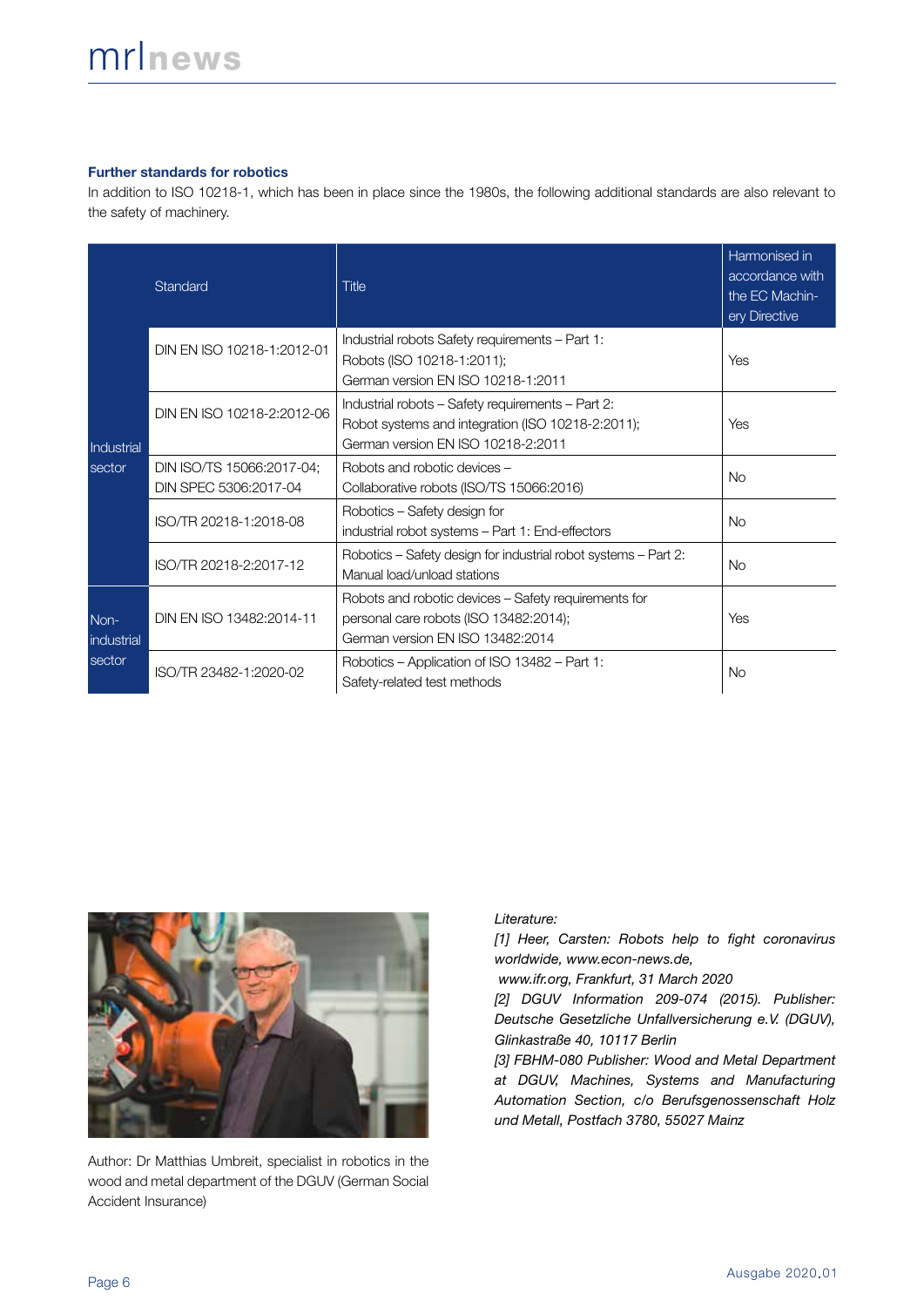# **tec.nicum now offering companies risks assessment for infection prevention**

Against the backdrop of the ongoing coronavirus pandemic, tec.nicum is now offering to carry out and document risk assessments for infection prevention.

Article 5 of the German Occupational Health and Safety Act obliges employers to assess and document the risks to their employees in the workplace. In addition, they must also determine which occupational health and safety measures need to be put in place. This obligation also includes an assessment of the risks of infection. It is precisely this aspect of operational risk assessments that has posed the biggest challenge to companies since the onset of the coronavirus pandemic. New government safety and hygiene requirements have had to be implemented at very short notice, which has proved tricky.

#### **Meet the legal requirements and identify risks to your business**

'With the "Risk assessments for infection prevention," we would like to prepare companies to help them cope with future waves of infection and support them in developing a concept of measures,' explains Siegfried Wolf, Head of the tec.nicum academy and tec.nicum consulting.

Carrying out and documenting the risk assessment not only satisfies the legal requirements, but also records business risks that could have serious economic consequences.

In addition, tec.nicum is also offering a one-day seminar on risk assessments/infectious diseases, which provides information on biological hazards and their prevention as well as pointing out aids and protective measures that can help companies to more easily implement occupational health and safety requirements. The seminar is intended primarily for occupational health and safety specialists, safety officers, infection prevention assistants and coronavirus officers.

Both the seminar and risk assessment are provided by omnicon engineering GmbH, which has been a part of the Schmersal Group since 2019. By acquiring omnicon, Schmersal has been able to expand the capacities of its tec.nicum service division.

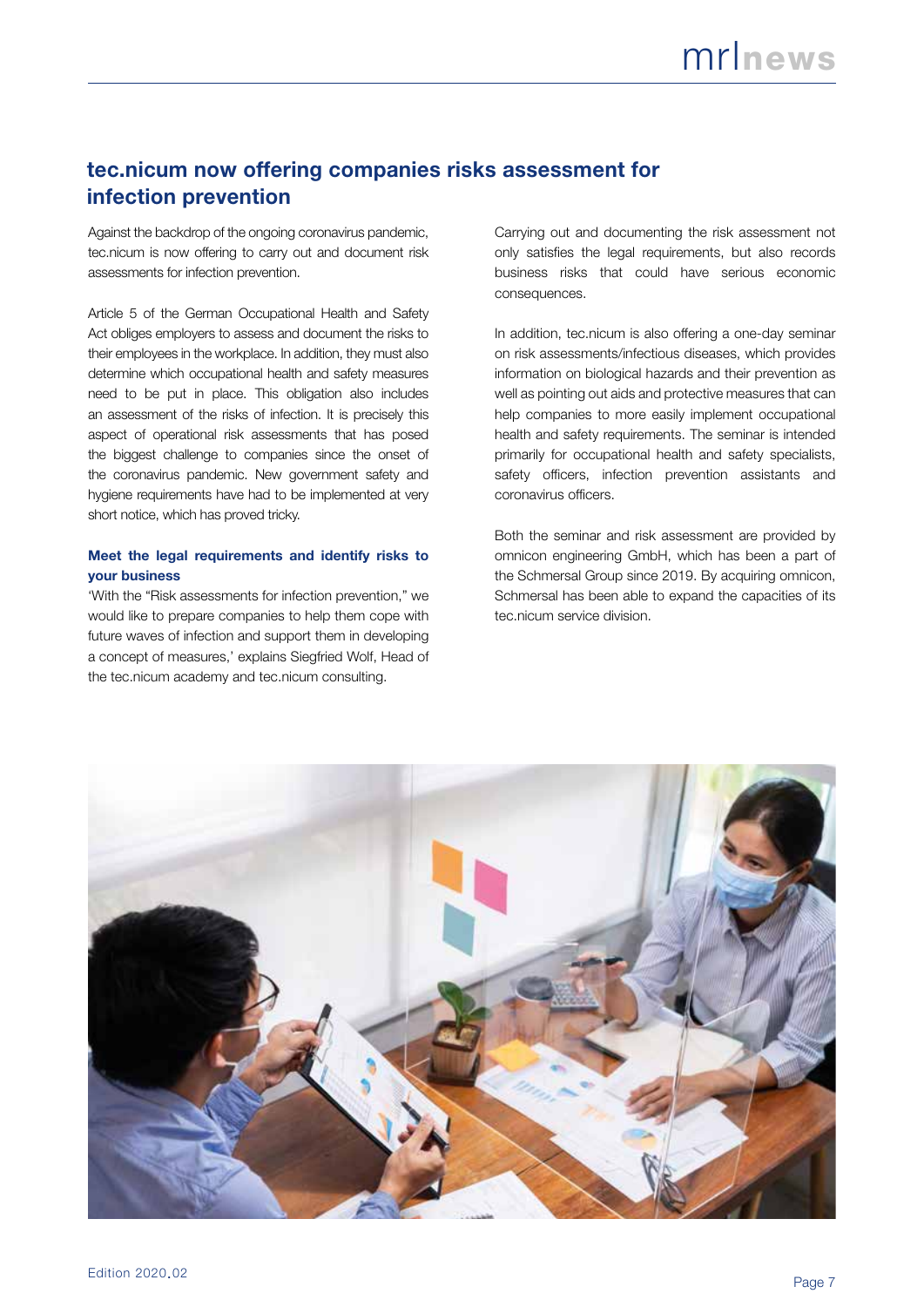# **Lived practice rather than grey theory**

Trade associations, accident insurance institutions and companies are increasingly relying on demonstration models that use Schmersal components to illustrate the practical design and implementation of safety equipment on machines and plants as part of training courses on the topic of machine safety.

In many training courses, information events and exhibitions, safety switchgear devices and other individual functional safety components are presented only individually, and the function of complete safety equipment is seldom demonstrated. Consequently, interested parties cannot always gain sufficient knowledge of how typical design and assembly errors can be avoided. Similarly, they also fail to learn how the safety equipment can be purposefully integrated into the safety-related section of the machine control system and how it is integrated into a complete system.

As such, a demonstration model for safety equipment must demonstrate the complete system and its operation in conjunction with the control system. This is the only way to clearly demonstrate correct operation and, at design level, the standard and practice-oriented assembly of guards and protective devices in presentations and training courses.

In order to be able to convey the topic of machine safety to safety specialists, control engineers, mechanical engineers, supervisors, etc. in a practice-oriented way during training and continued training sessions, trade associations have, for many years, been using mobile teaching systems developed by Schmersal. These teaching systems have so far enabled two to threethousand participants per year to try out the systems and understand and appreciate their functionality. In addition, the mobile teaching systems are also used at trade fairs to demonstrate safety solutions in action.

The mobile teaching systems have been designed so that they can be moved between training rooms within a training facility. These complex teaching systems are not suitable for transport and use away from offices, facilities, trade fair halls, etc. As such, Schmersal has developed a new, compact demonstration model that can be transported in a transport box in the boot of a passenger car.



The new transportable demonstration model from Schmersal.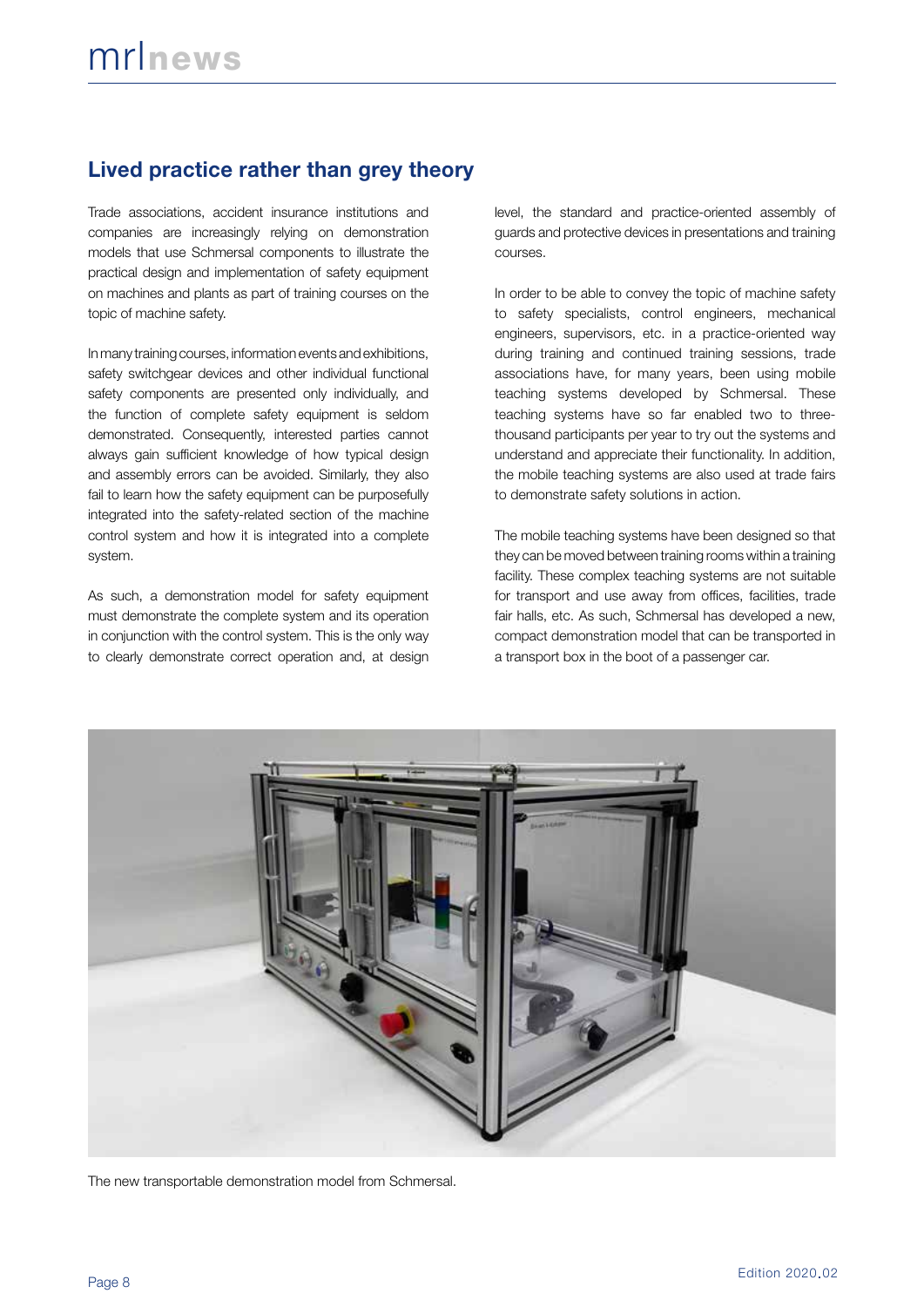#### **New, compact demonstration model**

The new, compact demonstration model has seven applications, each of which demonstrates and clarifies a common protection function of the safety equipment. These include:

- Locking of movable guards with the AZ17 or RSS260 safety switches
- Locking device with interlock of movable guards with the AZM300 and AZM40
- Safety door monitoring with a TESK hinge switch
- Optoelectronic safety equipment SLC445 safety light grid with finger protection
- 'Setup' operating mode on moving guards with safety switchgear device with operating mode selector switch and three-stage ZSD6 enabling switch for operation of the 'machine' at reduced speed in setup mode
- Optional: Protective field monitoring with a SICK safety camera

Positioning monitoring of the guards and optical safety equipment at control level is achieved with SRB-E series safety relay modules – types SRB-E 204 and SRB-E 402.

#### **Concept and documentation**

In designing the demonstration model, emphasis was placed on practical application of standards EN ISO 14119 (Safety of machinery – Interlocking devices associated with guards), EN ISO 13849-1 (Safety of machinery – Safety-related parts of control systems) and the Machinery Directive 2006/42/EC.

Even though the demonstration model has been developed solely for demonstration purposes, it is still a complete machine in accordance with the Machinery Directive. Consequently, tec.nicum has carried out a risk assessment and compiled an operating manual to complete the project.

In addition, they have also compiled an instructor manual to advise instructors on the specifics of each safety solution that needs to be addressed during training sessions.

The safety devices installed serve as a comprehensive illustration of the application options for safeguarding potential danger points. These danger points are of course not available on the machine model.

This compact demonstration model allows training sessions to be delivered at different locations with ease. The fully functional safety solutions not only demonstrate the right selection, assembly and application of components to interested parties, but also give an insight into the wide range of products available from Schmersal. Schmersal uses this model for small trade fairs and exhibitions. Other trade associations, such as IFA, SUVA/ CH and VBG and Bayer's prevention departments have also expressed an interest in acquiring the model.



Frank Schmidt (r.), Head of Standards, Committees and Association Work at Schmersal, presents a mobile teaching system in the BGHM training center.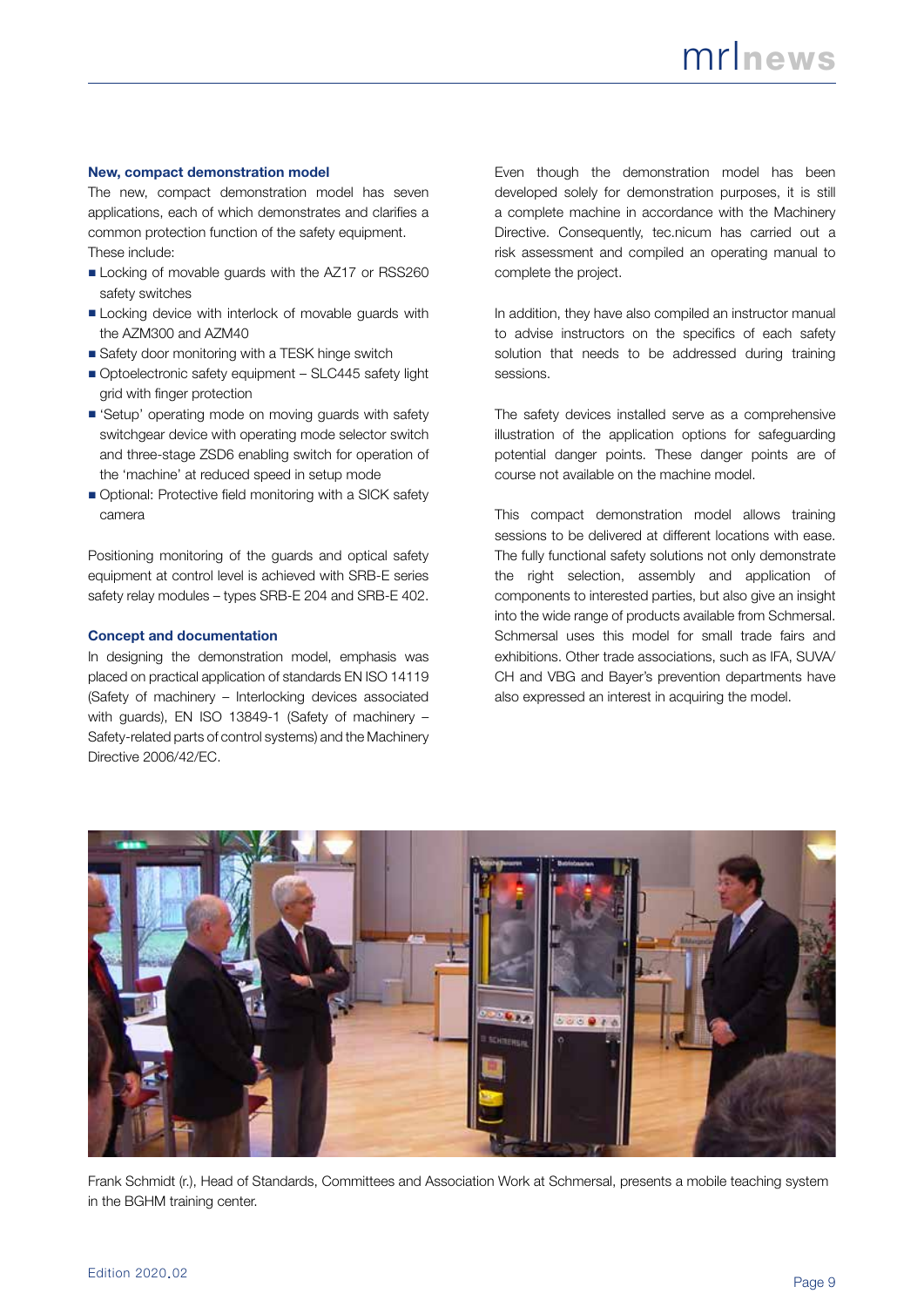## **Risk assessments made easy**

#### **Basic information and practical tips for execution**

All machinery manufacturers are obliged to carry out a risk assessment to determine the applicable health and safety requirements that apply to their machinery, and to design their machinery accordingly. In some cases, a risk assessment may also be mandatory for machine operators. In many cases, however, there is uncertainty about the process that needs to be followed. A white paper from tec.nicum outlines methods for simple and efficient risk assessment and highlights special aspects of risk assessments of robot workstations. The following are some extracts from that white paper; the full white paper can be downloaded at the link below: https://www. tecnicum.com/consulting/risikobeurteilung-gemaessiso-121002010/

#### **Legal basis**

The risk assessment is required by law and is consequently not a voluntary activity by a company. It is mandatory in accordance with the Machinery Directive 2006/42/EC in order to issue a Declaration of Conformity for a machine. The Declaration of Conformity is a prerequisite for affixing the CE marking. CE marking is, in turn, mandatory for bringing a machine onto the market in the European Economic Area. The Machinery Directive states the following: 'The machinery manufacturer [...] must ensure that a risk assessment is carried out in order to determine the health and safety requirements that apply to the machinery. The machinery must then be designed and constructed taking into account the result of the risk assessment.'

With the conformity assessment procedure, the manufacturer determines conformity of the machinery with all requirements of the Machinery Directive 2006/42/ EC, in particular with the fundamental health and safety requirements. This proof is provided by compiling technical documentation, whereby there is no detailed specification regarding the form and layout of the documentation. Although this technical documentation must be made available to the competent national authorities on request, the machinery manufacturer is not obliged to pass it on to customers. This is because the risk assessment could contain considerable technical expertise that the manufacturer wishes to protect. It is, however, worthwhile for the manufacturer to prepare thorough, detailed documentation, especially for the prevention of liability risks. Manufacturers and/or distributors of machinery and plants will have to deal with product safety law, warranty and product liability law and perhaps even criminal law in the event of a safety-related product defect.



#### **When is a risk assessment obligatory for the operator of machinery?**

The machinery fleet operated by production companies is frequently changing, sometimes as a result of expansions and modernisations. Within these changes, the question then arises as to whether a 'significant change' has occurred. If it has, the operator of the machinery who made the 'significant change' becomes the manufacturer and must therefore take into account all directives and any standards relating to machine safety that apply to a manufacturer. As a consequence, a risk assessment in line with the applicable directives must be carried out for the related changes and a conformity assessment procedure must be followed that results in the renewed CE marking of the machine. This may, in some circumstances, mean that additional measures need to be implemented to achieve conformity.

According to an interpretation paper published in April 2015 by the German Federal Ministry for Labour and Social Affairs (BMAS) with the participation of the German Federal Institute for Occupational Safety and Health (BAuA), whether or not a change is significant is determined by whether or not there is a new hazard. If this hazard leads to a new or elevated risk, then it is a significant change.

In addition, the operator also becomes the manufacturer if it has assembled several complete and/or incomplete machines into an overall machine or interlinked them to form a plant. These terms are also referred to in the Machinery Directive: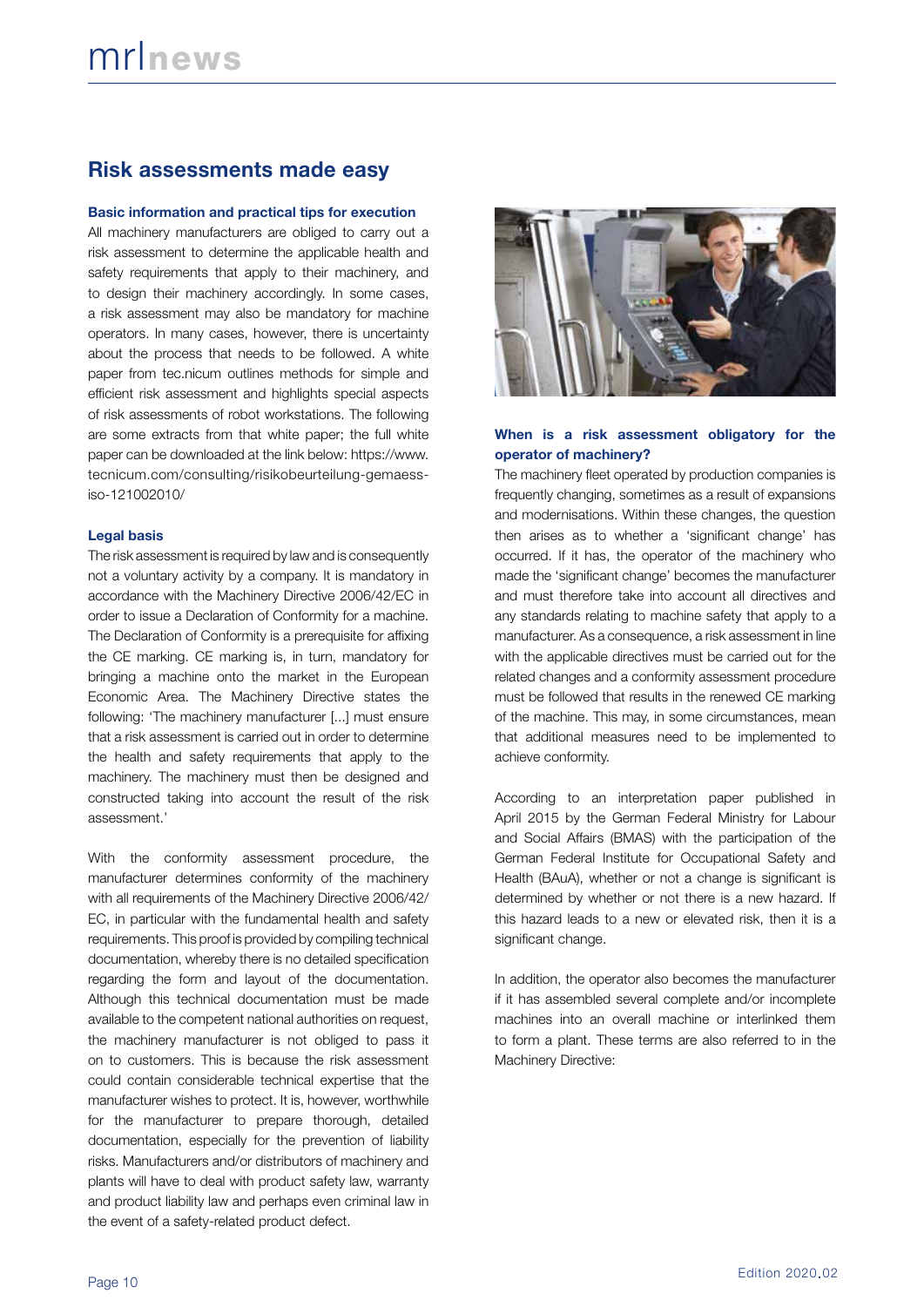The essential characteristic of an incomplete machine is that it is unable to fulfil a specific function. 'Interlinked machines' or 'machine plants' satisfy the criteria for 'assemblies of machinery' if they form a productionrelated link and a safety-related link, through either a) the (spatial) arrangement

- b) the common production objective (joint manufacture of a specific product) or
- c) a joint, higher-level functional control system. In this sense, a simple emergency-stop link is not considered a safety-related link or 'assembly of machinery.'



Figure: German Federal Institute for Occupational Safety and Health (BAuA)

#### **Start at the beginning – the right time for a risk assessment**

A risk assessment should not be carried out only once a new machine has been fully assembled. To begin with, the Machinery Directive stipulates that a machine must be 'designed and constructed taking into account the results of the risk assessment.'

Secondly, the obligatory three-stage process for risk reduction (see 5) requires 'inherently safe design' as the primary solution model. This can, however, only be achieved in the planning phase. Thirdly, once the machine has been constructed, it is often no longer possible to identify design errors (e.g. incorrectly selected parts). Fourthly, dangers that are only identified at the end of the design process can usually only be eliminated or minimised with increased technical and financial outlay.

It is, therefore, worthwhile to consult machinery safety specialists during the planning stage for a new machine or plant – e.g. an external service provider. They offer a neutral and unbiased view and can provide tips on how safety solutions can best be designed to be as cost efficient as possible and ensure that they do not restrict plant availability and productivity during later operation.

Furthermore, the risk assessment is not a one-off process that simply needs to be ticked off on a list, but rather an 'iterative' process to support the design, i.e. it is a process that needs to be repeated several times and until the risks have been sufficiently eliminated or minimised. Any retrofit or conversion of a machine may, however, result in certain safety functions or parts of the safety concept needing to be revised, in which case the risk assessment will need to be adapted or supplemented.

You can download the complete tec.nicum white paper at: